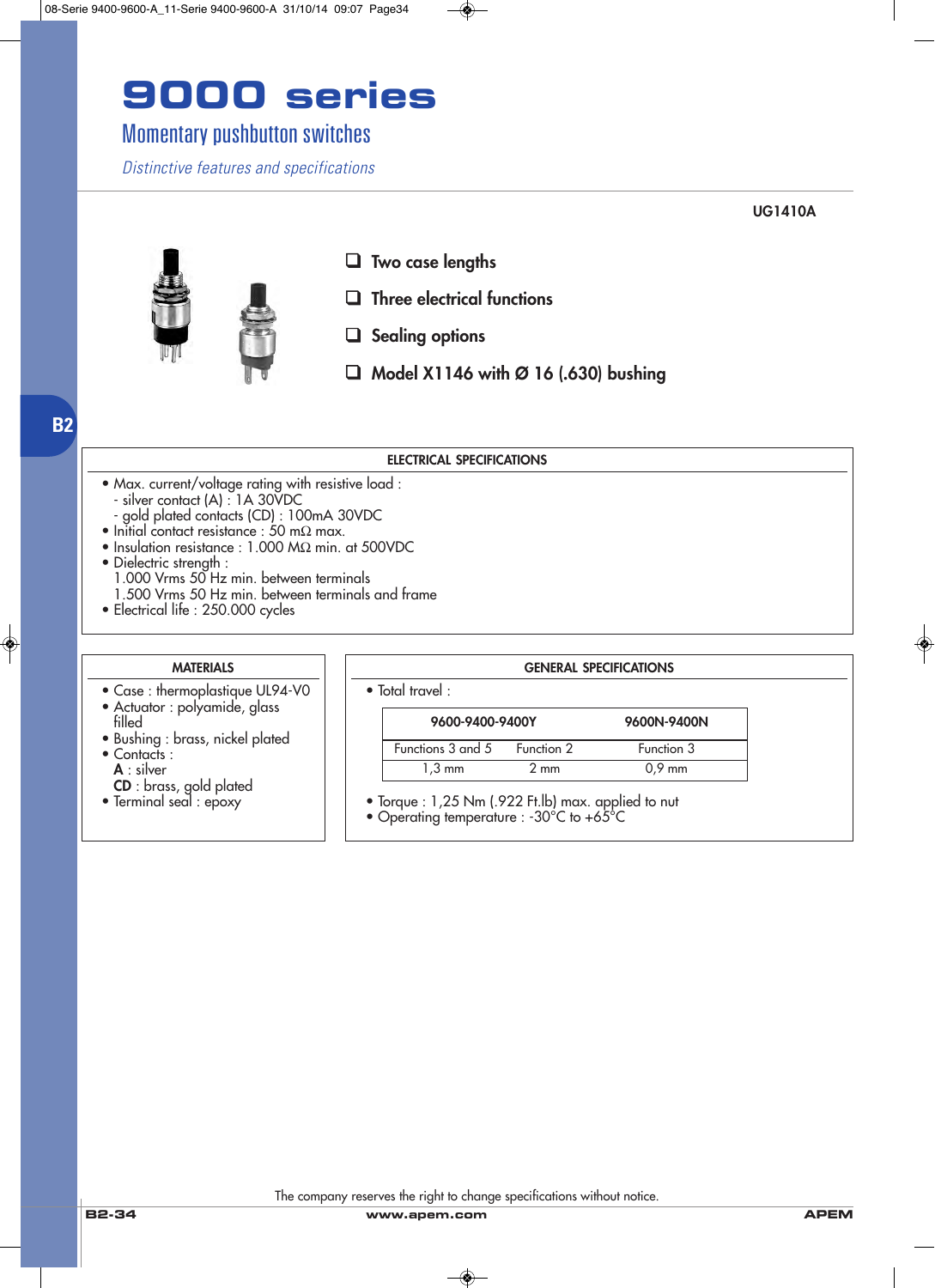### Momentary pushbutton switches

*Overview*



#### **ABOUT THIS SERIES**

On the following pages, you will find successively :

- model structure of switches

- their options in the same order as in above chart

**Dimensions :** first dimensions are in mm while inches are shown as bracketed numbers.



**NOTICE** : please note that not all combinations of above numbers are available. Refer to the following pages for further information.



Sealing boots are available to protect the switches against dust and water. They are presented in section H.



hř

**Mounting accessories** : standard hardware supplied with all switches : 2 hex nuts 8 mm (.314) across flats and 1 lockwasher. Standard and special hardware available are presented in section I.

**Packaging unit** : 50 pieces, except for 9400Y (25 pieces)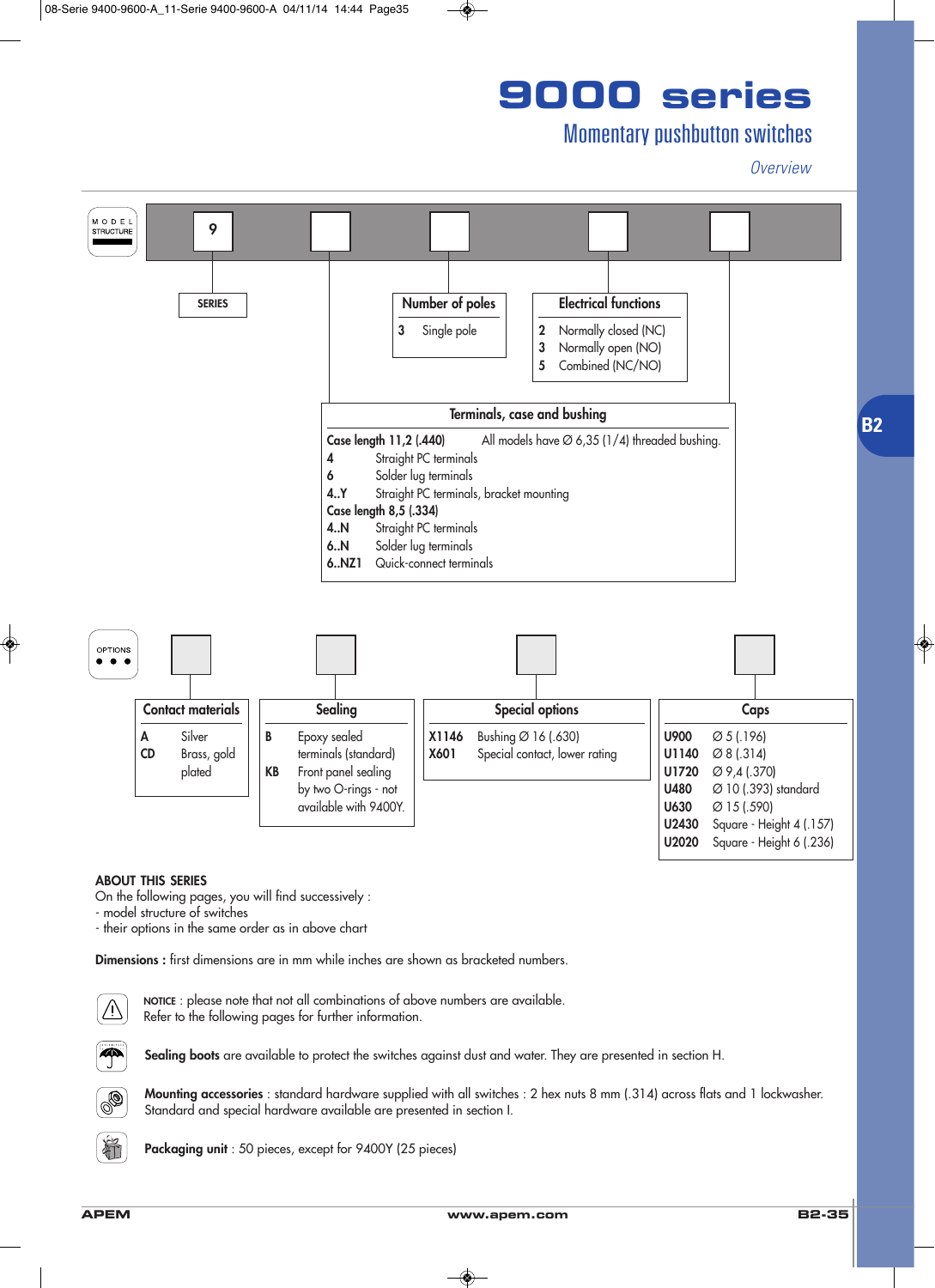### Momentary pushbutton switches

*9600 - 9400 - 9400Y*



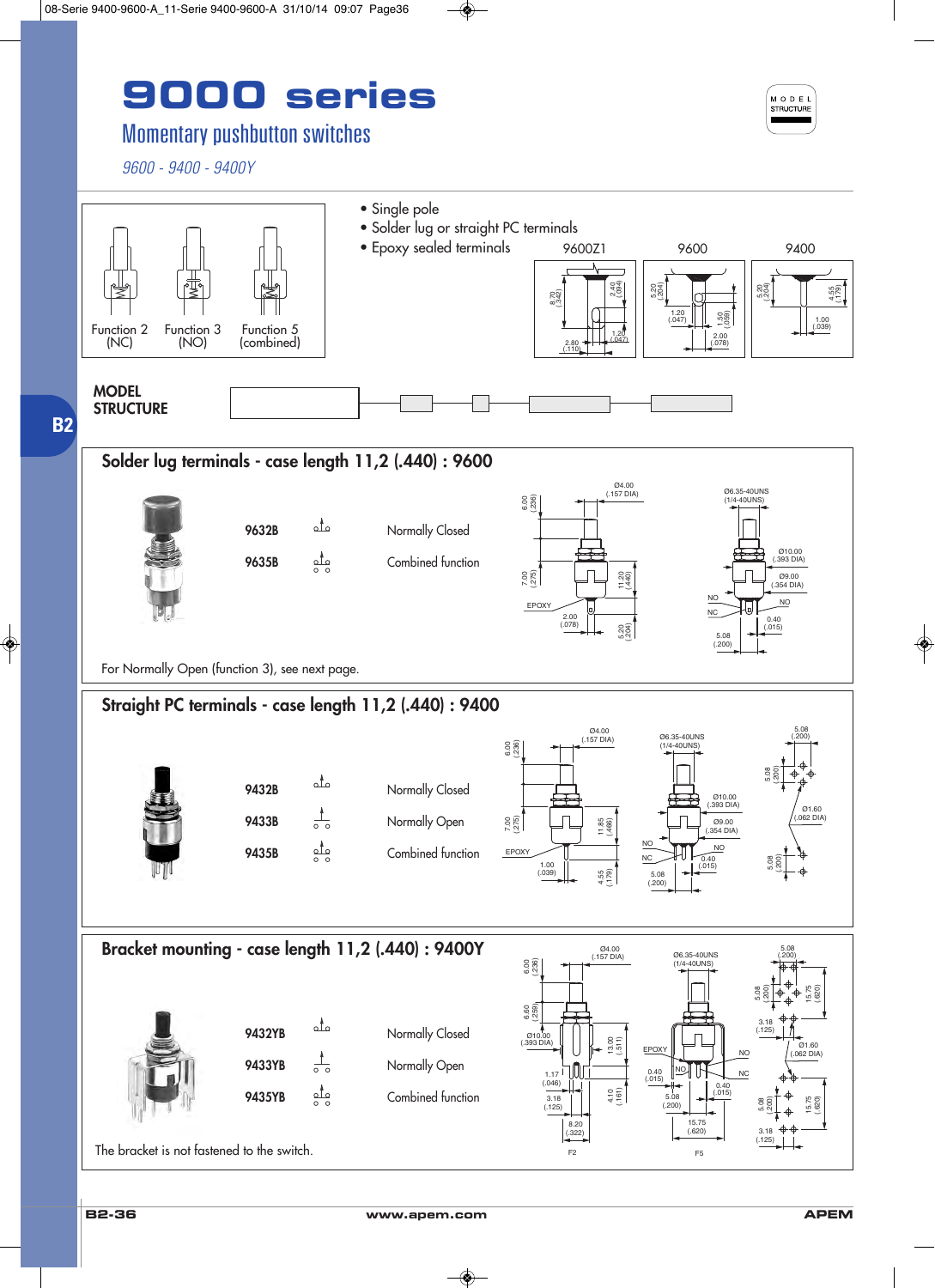

### Momentary pushbutton switches

*9600N - 9400N*



**APEM www.apem.com B2-37**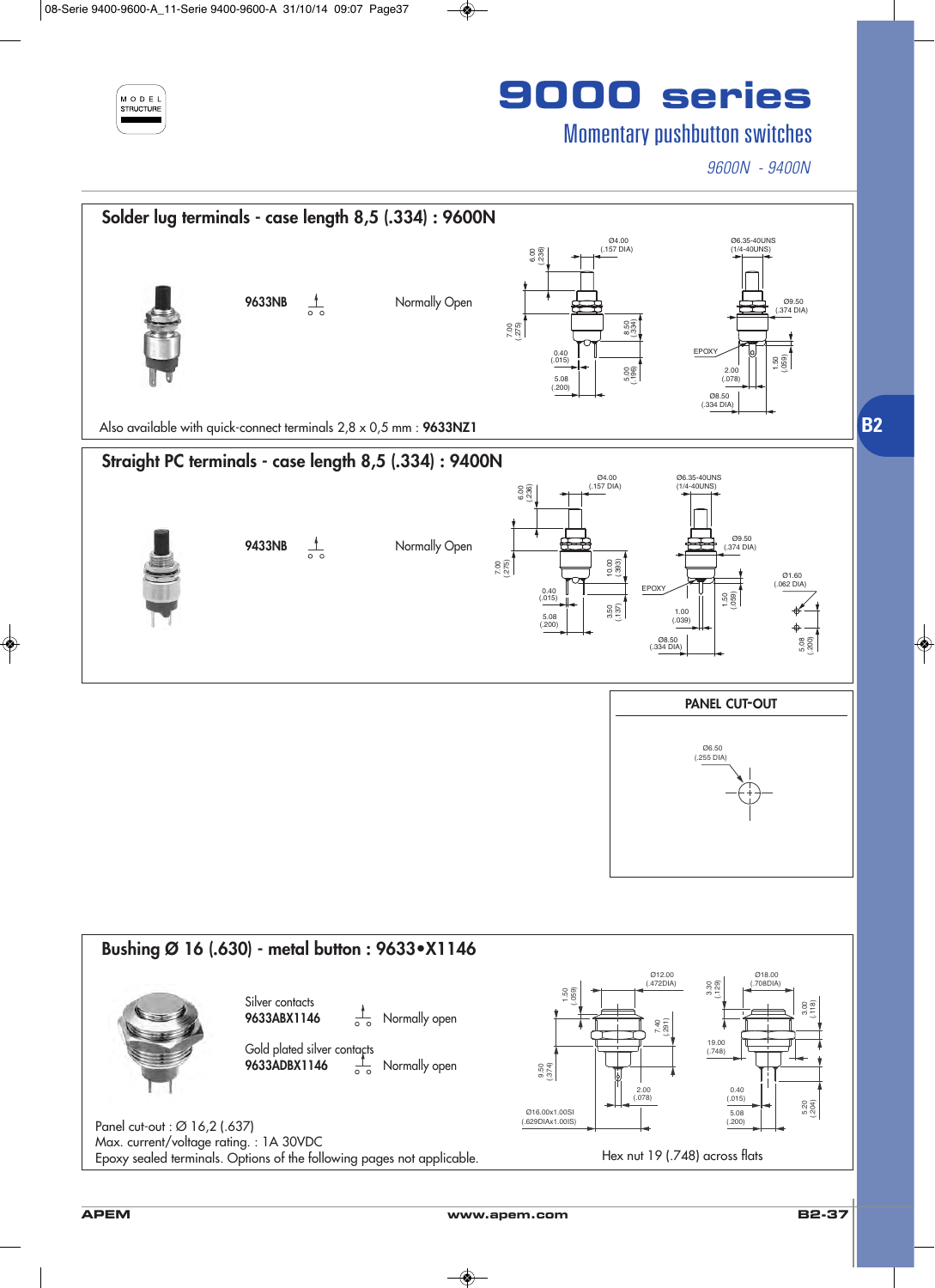



**X1146 Model with dia. 16 (.630) bushing and metal plunger** See previous page.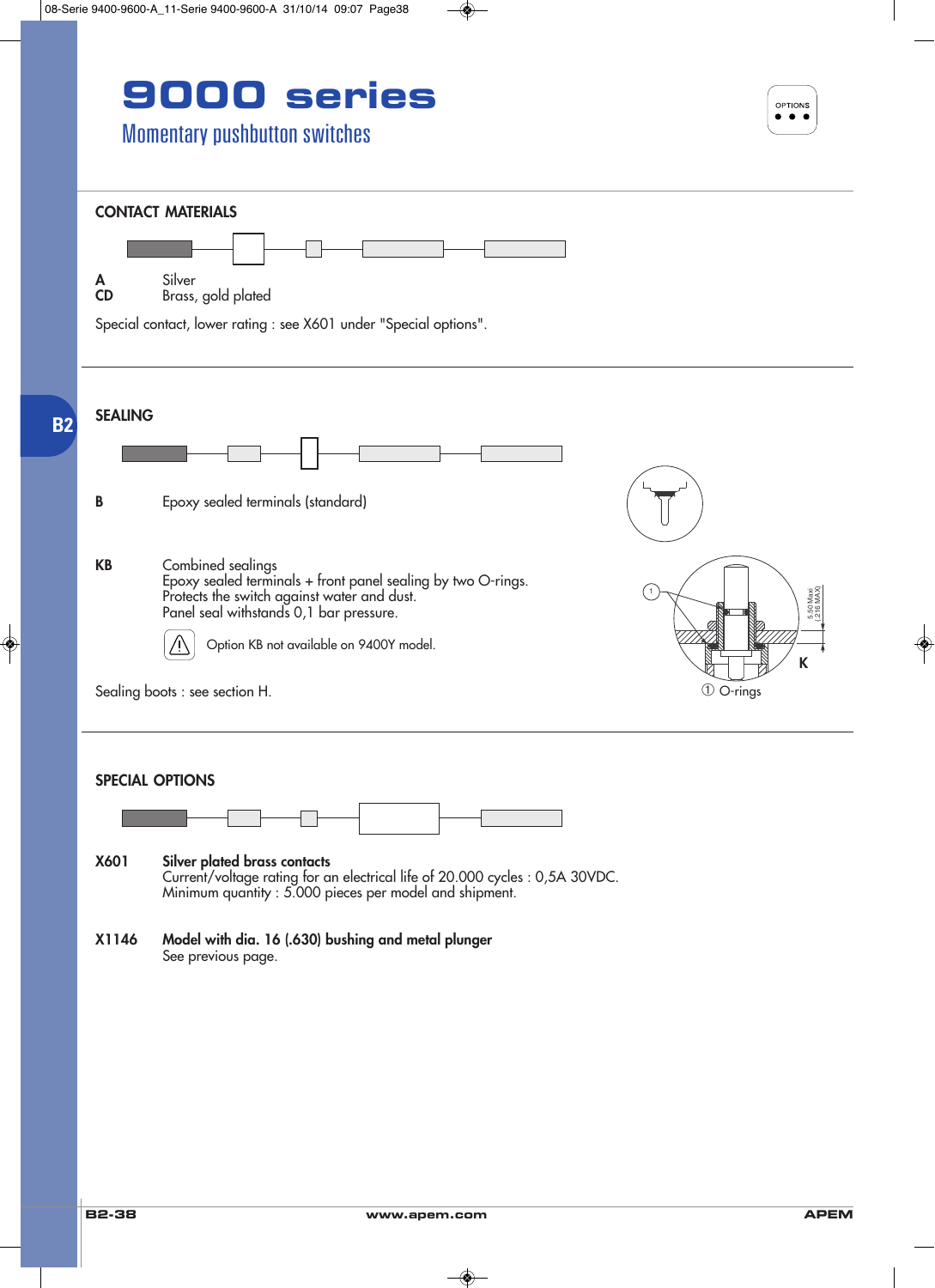

**9000 series**

Momentary pushbutton switches



#### **DRESS NUTS**

Chrome plated. Order separately.

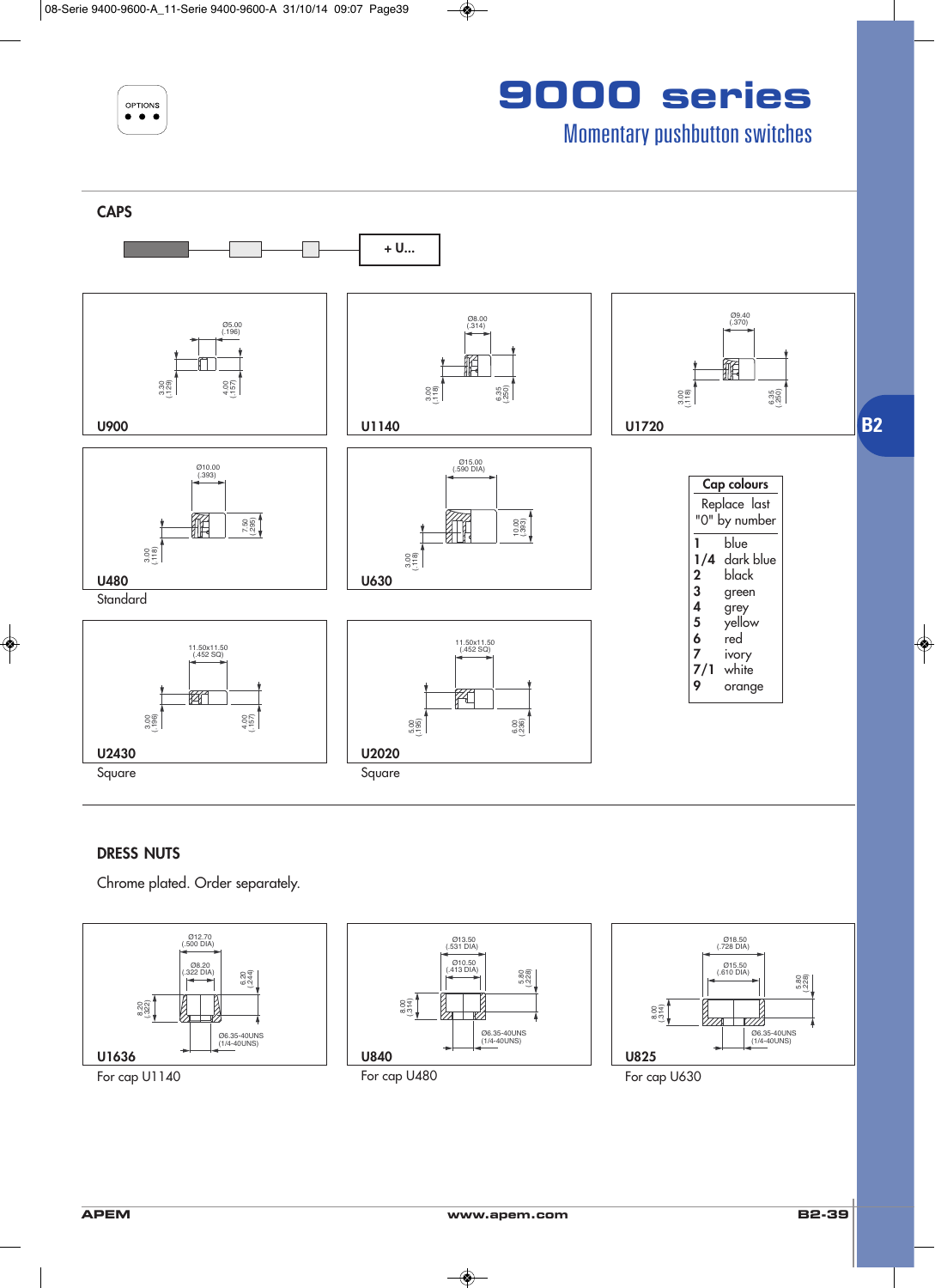### Alternate action or momentary pushbutton switches

*Distinctive features and specifications*



❑ **Bushing Ø 6,35 (1/4) and 11,9 (15/32)**

❑ **Two electrical functions**

#### **ELECTRICAL SPECIFICATIONS**

- Max. current/voltage rating with resistive load and electrical life : - silver contacts (A) : 1A 28VDC - 250.000 cycles
	- 3A 28VDC 10.000 cycles
- gold plated contacts (CD) : 0,4VA 20V max. AC or DC
- Initial contact resistance : 10 mΩ max. at 0,1A 3VDC
- Insulation resistance : 10.000 MΩ min.
- Dielectric strength : 1.000 Vrms 50 Hz min.

**B2**

#### **MATERIALS**

- Case : diallylphthalate
- Actuator : nylon black for series 9630M white for series 9631
- Bushing : brass, nickel plated • Contacts :
- **A** : silver
- **CD** : brass, gold plated
- Terminal seal : epoxy

- Operating temperature : -30°C to +85°C
- Travels : see table below.

| <b>MODELS</b> | 9631          | 9633M         |
|---------------|---------------|---------------|
| Total travel  | $3,48$ (.137) | 2,79 (.110)   |
| Pre-travel    | $0,66$ (.026) |               |
| Over travel   | 2,69 (.106)   | $0,51$ (.020) |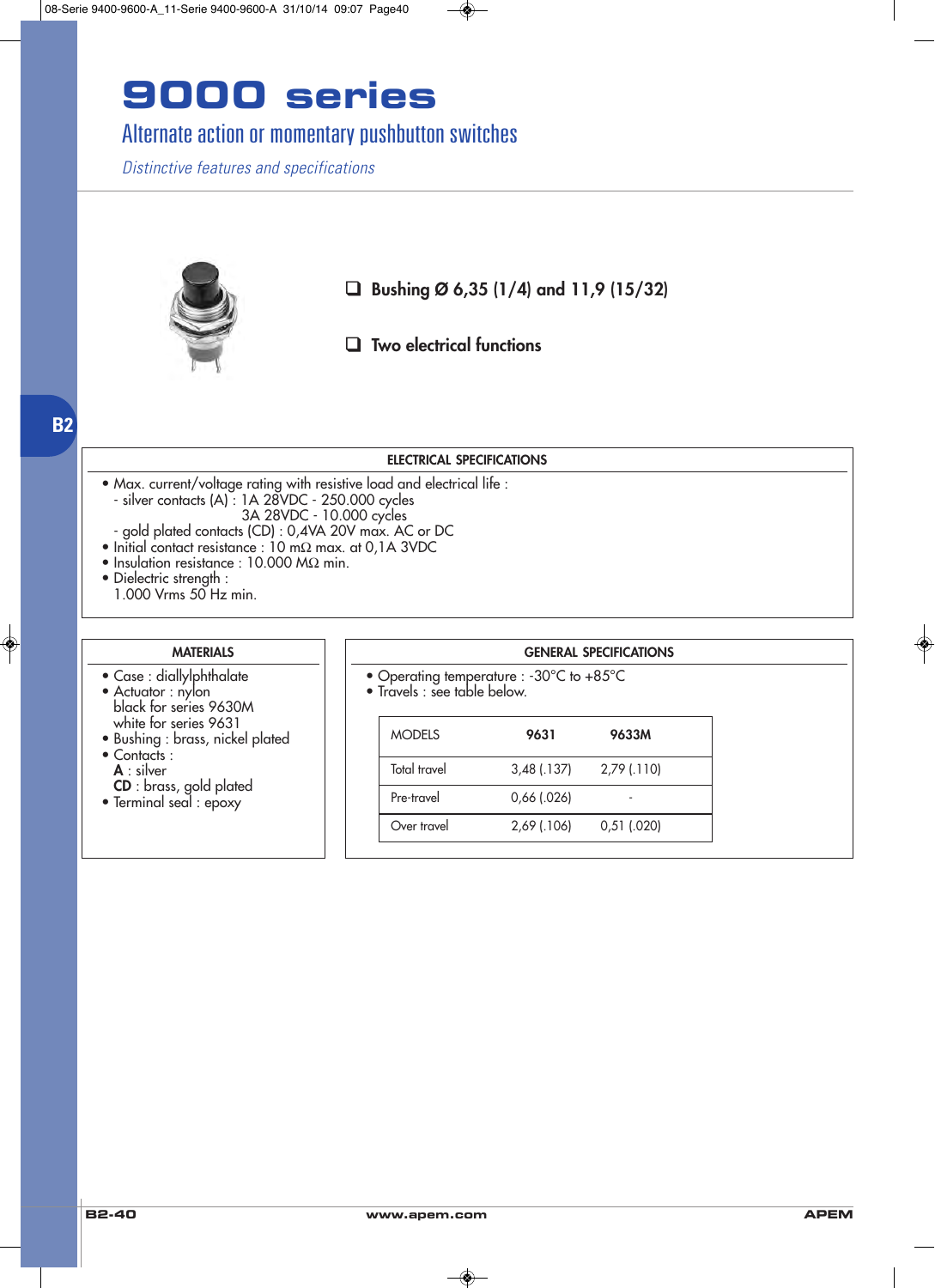### Alternate action or momentary pushbutton switches



- **•** Single pole
- **•** Solder lug terminals
- Epoxy sealed terminals